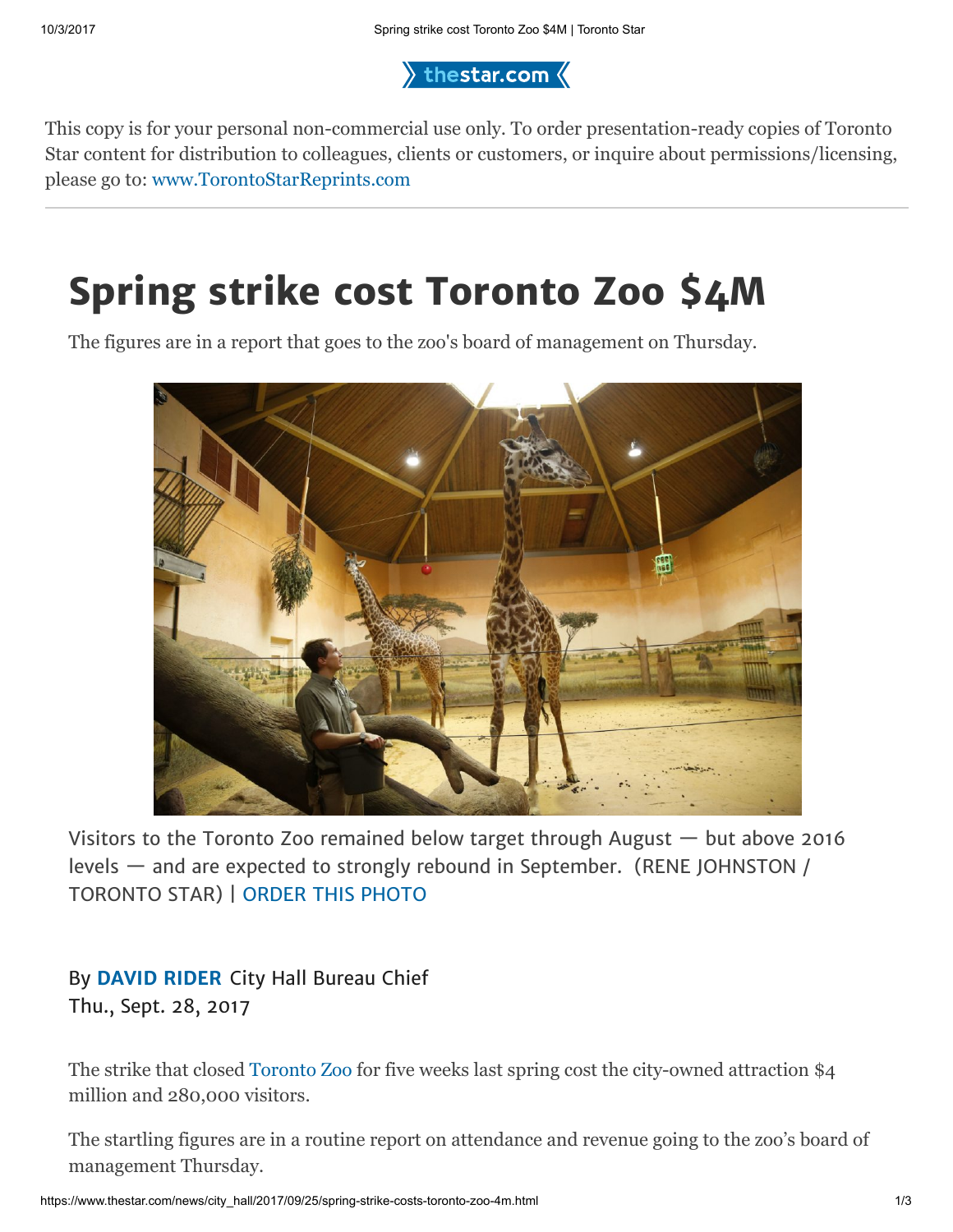## 10/3/2017 Spring strike cost Toronto Zoo \$4M | Toronto Star

"There is no doubt the labour disruption had a significant impact on both revenues and attendance," Jennifer Tracey, the zoo's senior marketing director, said in an email to the Star on Wednesday. "The general attendance and school group numbers were particularly impacted."

Zoo workers walked off the job May 11 saying they could not agree to weakened job security demanded by management in a contract proposal.

The breeding, research and display facility, with 5,000 animals including [two giant pandas](https://www.thestar.com/news/gta/2016/03/07/baby-pandas-to-make-first-public-appearance-today.html) and [their Toronto-born offspring, remained off-limits to the public until June 14 after workers signed a](https://www.thestar.com/news/gta/2017/06/08/toronto-zoo-reaches-tentative-deal-with-staff.html) new four-year contract.

The [report](http://www.toronto.ca/legdocs/mmis/2017/zb/bgrd/backgroundfile-107059.pdf) states the zoo had expected 218,012 visitors during the period that it was closed. Even after the zoo re-opened, attendance was down 62,125 children because schools had cancelled planned visits for groups and camps.

The flow of visitors to the Scarborough attraction remained below target through August — but above 2016 levels — and appears to be strongly rebounding in September.

Although the zoo saved on unionized staff salaries that weren't paid during the strike, it is warning city hall of a net forecast loss of \$3.99 million due to the shutdown.

Toronto taxpayers subsidized the zoo to the tune of about \$12 million last year. Attendance, buoyed by the pandas, hit 1.3 million but is expected to dip next year because the pandas leave for Calgary in the spring.

Councillor Paul Ainslie, chair of the zoo board, said he's hopeful that the busy summer with full day camps and stronger-than-expected September attendance will shrink the financial hole left by the strike.

"I'm optimistically hoping our third quarter will help clear up some of that (shortfall)," he said. "My fingers are crossed."

Christine McKenzie, president of CUPE Local 1600, said morale remains good among her members despite the bitter contract fight.

"It's always awkward coming back to work after a labour dispute but we all care about the animals and I think most people understand we were fighting more with city hall," than zoo management, she said.

The workers, who got 1.25-per-cent hikes in each of the four years of their contract and made significant job-security concessions, will be closely watching to see what kind of increases the city awards the zoo's non-union staff, McKenzie said.

That recommendation also goes to the zoo board Thursday but has not yet been made public.